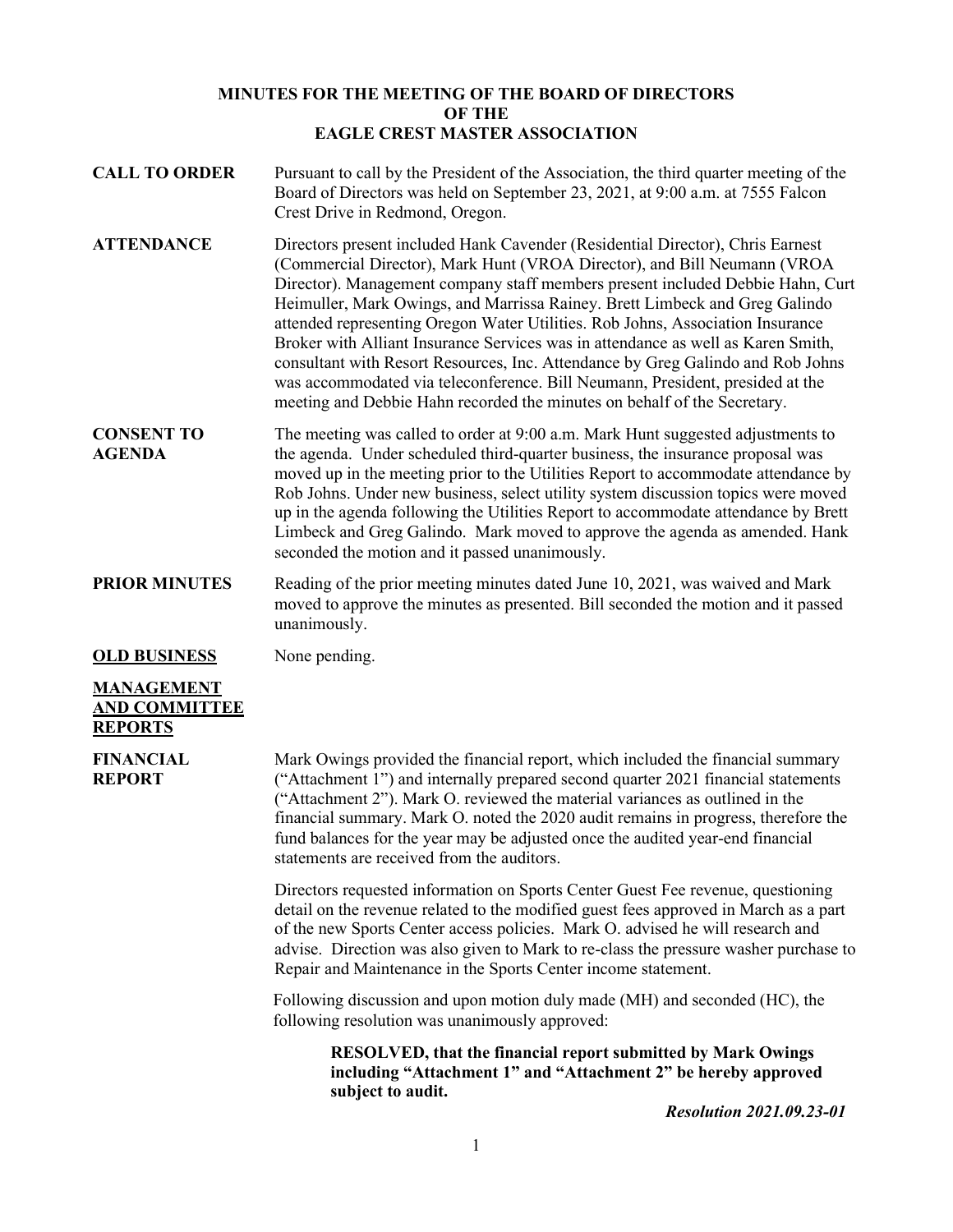## **SCHEDULED 3RD QUARTER BUSINESS INSURANCE POLICY RENEWAL**

Rob Johns, First Vice President at insurance brokerage firm Alliant Insurance Services, informed the Board that due to updated wildfire zoning rating of the buildings on the Association's property schedule, the current property and liability carrier issued a non-renewal notice. To allow time to market to additional carriers, the current carrier is offering an extension through 10/29/21 for a cost of \$4,267. Rob noted extreme increases in property insurance premiums or policy cancellations are a widespread problem throughout the west following multiple years of catastrophic wildfires. Assuming other carriers provide a proposal to the Association, Marrissa noted a special meeting will need to be held prior to 10/29 to review the proposals.

Following discussion and upon motion duly made (MH) and seconded (CE), the following resolution was unanimously approved.

**RESOLVED, to approve extension of the current Association insurance package policy through October 29, 2021 at a prorated premium of \$4,267.** 

*Resolution 2021.09.23-02*

### **MANAGEMENT AND COMMITTEE REPORTS (cont'd) UTILITY SYSTEMS REPORT**

Brett Limbeck, reporting for Oregon Water Utilities (OWU), the contracted utility system service provider, reviewed the written utilities report ("Attachment 3"). Greg Galindo added comments regarding FOG testing, specifically noting any locations testing over 100ppm are required to pump their tank within 14 days, and any location with a running annual average exceeding 130ppm requires additional treatment action.

#### **NEW BUSINESS**

**UTILITY SYSTEMS DISCUSSION**

Greg Galindo of Oregon Water Utilities (OWU) reviewed the proposal received from Cascade Geoengineering to study the ECMA wells relative to elevated nitrates shown in recent water sampling ("Attachment 4"). Greg noted the recommendation is to have a professional collect and evaluate all information available to research what may be influencing the high nitrate levels. Directors discussed availability of utility operating funds to cover the professional fees.

Following discussion and upon motion duly made (MH) and seconded (BN), the following resolution was unanimously approved:

> **RESOLVED, that the professional services agreement provided by Cascade Geoengineering ("Attachment 4") be hereby approved and the President be authorized to sign the agreement on behalf of the Association.**

#### *Resolution 2021.09.23-03*

Marrissa Rainey noted an OWU contractor was observed accessing an ECMA hydrant for water which was not an approved activity. Brett Limbeck noted OWU has an agreement with said contractor to purchase water from OWU system hydrants located at The Ridge at Eagle Crest and the contractor drew water from the ECMA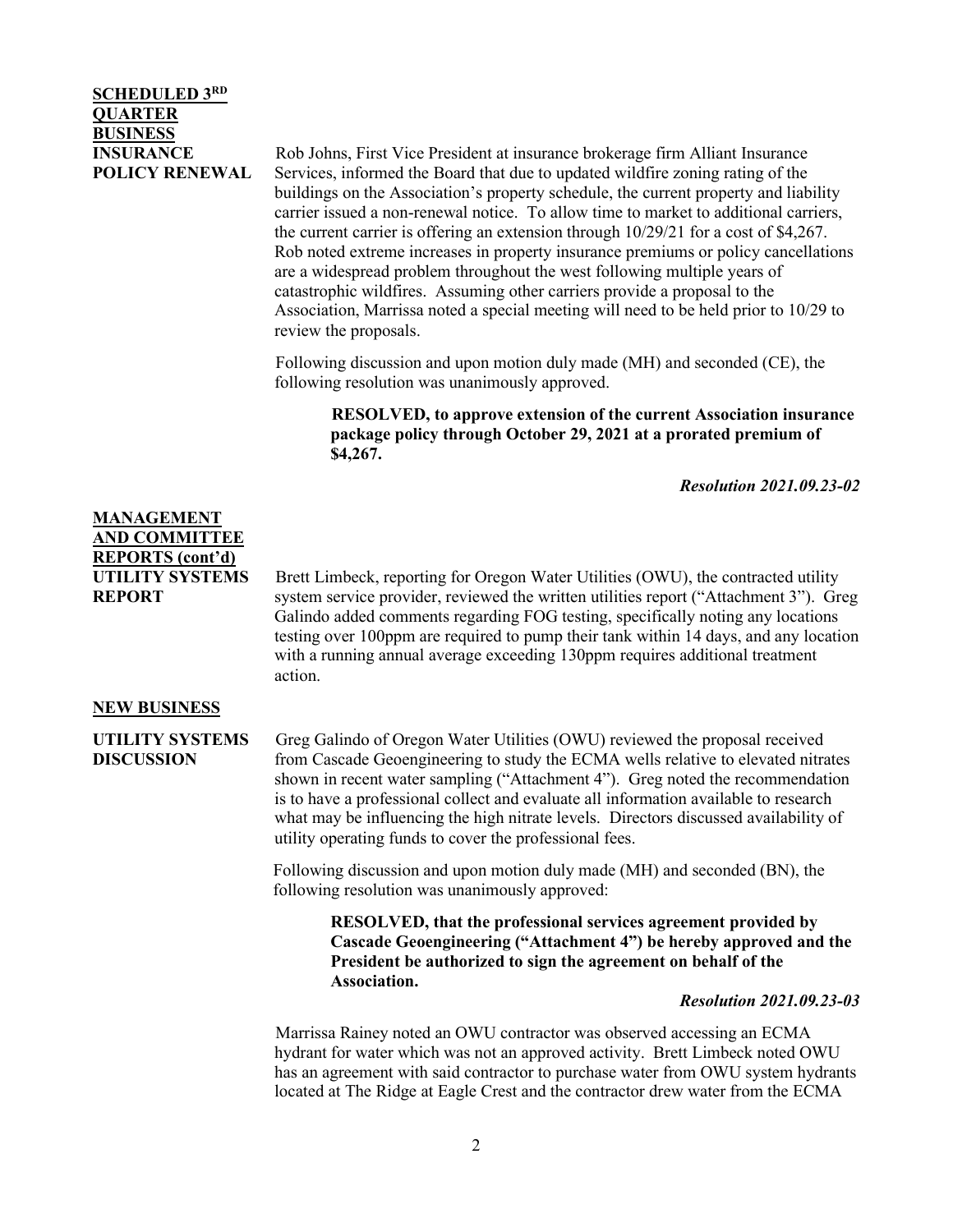|                                                   | hydrant in error. This has been discussed with the contractor, corrected, and not<br>expected to happen again. |  |
|---------------------------------------------------|----------------------------------------------------------------------------------------------------------------|--|
| <b>MANAGEMENT</b><br><b>AND COMMITTEE</b>         |                                                                                                                |  |
| REPORTS (cont'd)                                  |                                                                                                                |  |
| $\Omega$ <sub>DED</sub> $\Omega$ <sub>Leman</sub> | $M = 1 - 1$ $M = 1$ $M = 1$ $M = 1$ $M = 1$ $M = 1$ $M = 1$                                                    |  |

| <b>OPERATIONS</b><br><b>REPORT</b>                                 | Marrissa Rainey presented the written operations report ("Attachment 5"). Directors<br>discussed and agreed that any cost savings associated with in-ground irrigation for<br>the front pasture would not justify the high cost, commenting this idea and updated<br>pricing could be revisited every few years. |
|--------------------------------------------------------------------|------------------------------------------------------------------------------------------------------------------------------------------------------------------------------------------------------------------------------------------------------------------------------------------------------------------|
|                                                                    | Following discussion and upon motion duly made (MH) and seconded (CE), the<br>following resolution was unanimously approved.                                                                                                                                                                                     |
|                                                                    | RESOLVED, to approve \$2,475 for installation of the radar speed sign<br>to be paid from the Facilities Operating account.                                                                                                                                                                                       |
|                                                                    | <b>Resolution 2021.09.23-04</b>                                                                                                                                                                                                                                                                                  |
|                                                                    | Marrissa reviewed the insurance claim report ("Attachment 6"), noting there is one<br>active claim.                                                                                                                                                                                                              |
| <b>RESERVE EXPENSE</b><br><b>REPORT</b>                            | Karen Smith, reporting for Resort Resources, Inc., reviewed the Budget vs.<br>Expenditures per 2021 Reserve Study ("Attachment 7"), noting that there is one<br>variance requiring director approval.                                                                                                            |
|                                                                    | RESOLVED, that the Budget vs. Expenditures per 2021 Reserve Study<br>("Attachment 7") be approved, including the variance as noted in<br>highlighting on the report.                                                                                                                                             |
|                                                                    | <b>Resolution 2021.09.23-05</b>                                                                                                                                                                                                                                                                                  |
| <b>GOLF OVERSIGHT</b><br><b>COMMITTEE</b>                          | Hank Cavender, committee member, reviewed the committee's meeting notes from<br>August 31 <sup>st</sup> ("Attachment 8"). The Board directed management to send information<br>to EHOA's management company to assist in educating their members on the golf<br>course easement and encroachment issues.         |
| <b>ENVIRONMENTAL</b><br><b>CONTROL</b><br><b>COMMITTEE</b>         | Marrissa Rainey reviewed the memo titled "Environmental Control Committee"<br>Vacancy" ("Attachment 9"). No action was taken.                                                                                                                                                                                    |
| <b>COVENANT</b><br><b>COMPLIANCE</b><br><b>COMMITTEE</b>           | Hank Cavender, committee chair, reported Karen Smith assisted with developing a<br>draft pet policy as requested by the Board at the Q2 2021 board meeting. General<br>discussion of governing documents followed, without any specific direction on<br>policy drafting. No action was taken.                    |
| <b>SCHEDULED 3RD</b><br><b>QUARTER</b><br><b>BUSINESS</b> (cont'd) |                                                                                                                                                                                                                                                                                                                  |
| <b>ANNUAL MEETING</b>                                              | Marrissa reported that a quorum for the ECMA annual meeting on September 25,<br>2021 has been met by the proxies received to date. The meeting will be held in a<br>virtual format on Zoom at 9:30 a.m. as noticed to the membership.                                                                            |
| PRELIMINARY 2022<br><b>BUDGET</b>                                  | Marrissa summarized her memo "2022 Budget Assumptions" ("Attachment 10").<br>The Board indicated they did not wish for management to get bids for a camera                                                                                                                                                       |

**ASSUMPTIONS**